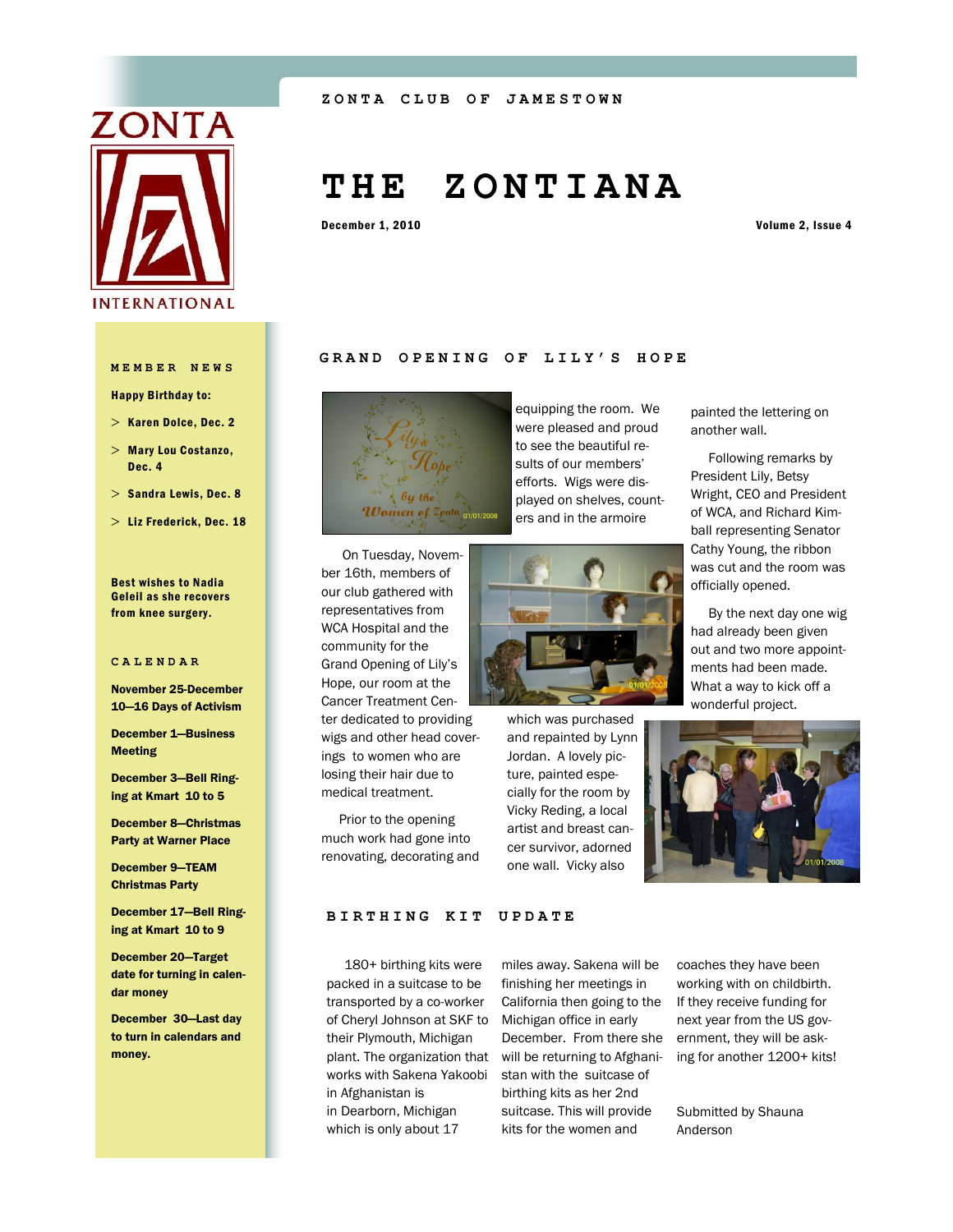#### **THE ZONTIANA** Page 2



## Try to get calendar money in by December 20th. The LAST date to turn in money is December 30th.

#### **HELP JOINT NEIGHBORHOOD PROJECT**

 Joint Neighborhood Project will be holding Santa's Secret Shop on Saturday morning, December 11 for children ages 4 to 12 to shop for gifts for their parents and other important adults in their lives. The children are encouraged to pay \$.25 per gift. There are over 140 children registered to shop and JNP needs your help! Gifts are needed. They should be new or like new. (Regifting allowed!) Suggestions for gifts for women include: potholders, dishtowels, cookware and utensils, perfumes, jewelry boxes, jewelry, notepads, decorative home

items, gloves, hats, scarves, purses, tote bags, Christmas decorations, candy, socks, slippers, aprons. Gifts for men might be: socks, slippers, flip flops, flashlights, tool kits, gloves, hats, little calculators, clock, snack foods (popcorn, nuts, candy, chips, 6 pack of soda), music CD's, DVD's. Purchased gifts should be in the \$5.00 range. Gifts may be brought to JNP, the December 1 meeting, or Christmas party. And, if you can help shop during the week of December 6, please talk with Patty.

JNP will also host the Three

Kings Festival on January 6. Each family will receive a new game, and each child will receive a new book from the Three Kings. Games and books are still needed.

 Thank you so much for all the help you have given JNP. Without friends like you, we would never be able to carry out our mission of helping today while empowering for tomorrow!

Patty Perlee,

Joint Neighborhood Project

#### **CALENDAR SALES**

 Sales of the Calendars of Cash will be counted toward your sales for the teams if turned in by Thursday, December 30th. Calendar money can be turned in to Anne Rizzo or at Marcia Bliss's office. Her office will be closed on December 24th through the  $27<sup>th</sup>$  and will be closed on Friday, December 31st . There is a mail slot on the front door that you can slide an envelope through during closed hours.

 The Calendars of Cash need to be turned in as soon as possible. For record keeping purposes, it is helpful to us if you can get the calendar stubs and money to us before December 20<sup>th</sup>. We have to get the spreadsheet of sales done so we are prepared to pay out the proceeds to winners by January 1<sup>st</sup>. We will report the final sales at the business meeting on January 5th.

 Thanks to everyone for your help in making the Calendar Sale a success. It is the major fundraising project that we count on every year to do many worthwhile service projects. We appreciate your work as it takes everyone pitching in to be successful as a club.

Here's to a BIG Success in Sales,

Marcia Bliss and Anne Rizzo

Co-chairs of Finance



#### **NOTES F R O M M I S S C E L L A N Y**

**The Holiday Party will** 

be at the Warner Place on Wed., Dec. 8 starting at 6 p.m. The cost will be \$20. There will be a gift exchange game. For the exchange, please bring a gift valued at about \$15. Items for Joint Neighborhood Project can also be brought to the party.

#### The 16 Days of Activism against Gender Violence

 What can we as members, clubs and districts of Zonta International do? The 16 Days website has a tool kit that you can use. Go to:

# [www.cwgl.rutgers.edu/](http://newsletter.zonta.org/t.aspx?S=1&ID=55&NL=5&N=52&SI=24480&URL=http://16dayscwgl.rutgers.edu/)

[16days](http://newsletter.zonta.org/t.aspx?S=1&ID=55&NL=5&N=52&SI=24480&URL=http://16dayscwgl.rutgers.edu/) to see what actions can be taken and to see examples of activities from around the world.

President Lily says:

I just want to say a very Merry Christmas to the wonderful ladies of Zonta!.

Enjoy the spirit of the Holidays.